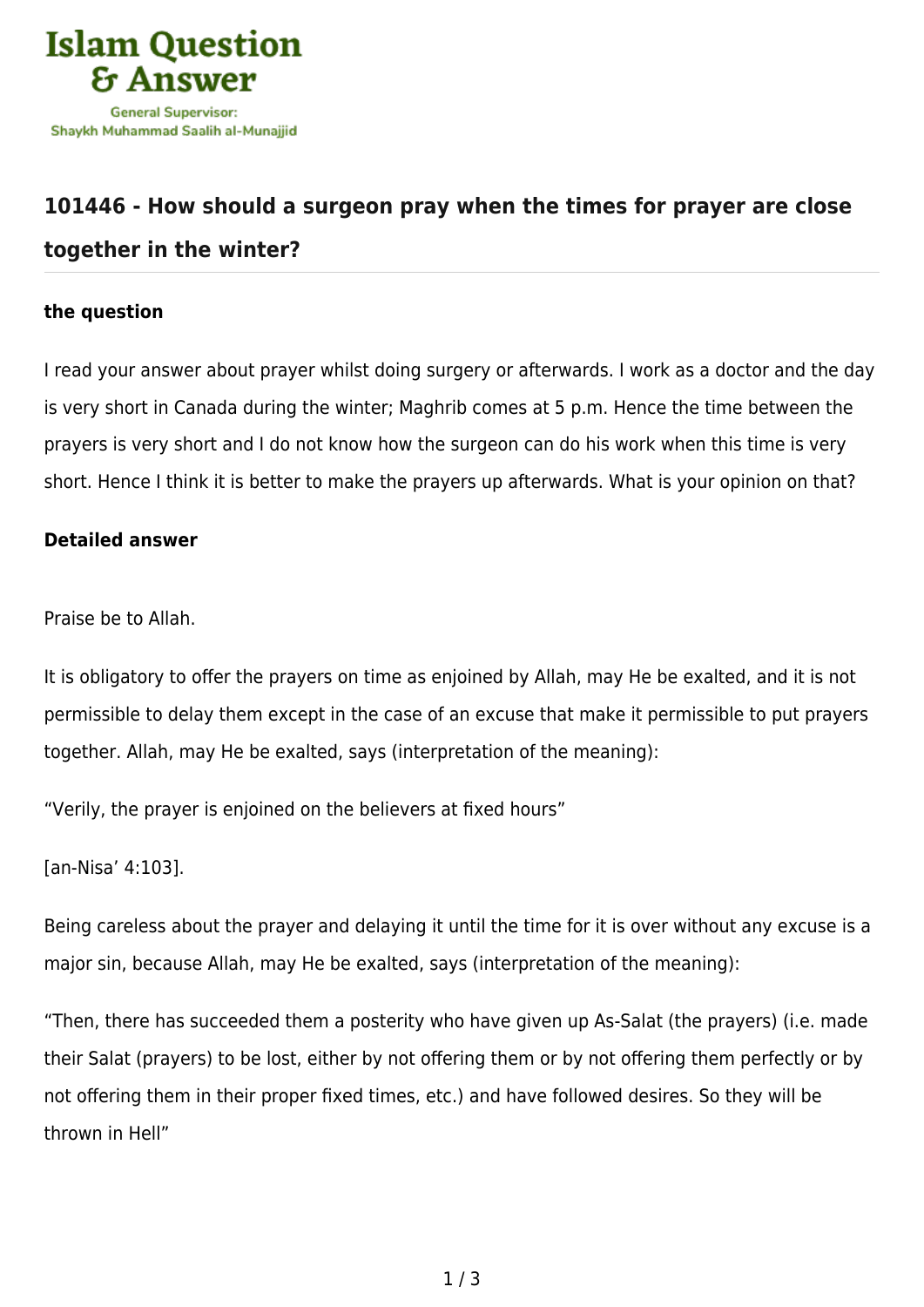

[Maryam 19:59].

Ibn Mas'ood (may Allah be pleased with him) said concerning the word ghayy (translated here as "Hell"): This is a valley in Hell which is very deep and foul.

The Prophet (blessings and peace of Allah be upon him) said: "Whoever fails to pray 'Asr, his good deeds will be rendered invalid." Narrated by al-Bukhaari, 553.

With regard to putting together Zuhr and 'Asr, and Maghrib and 'Isha', at the time of the earlier or later prayer, that is permissible in the case of excuses that have been defined by the scholars, one of which is so as to alleviate hardship and difficulty. This is appropriate in the case mentioned here. If the doctor is afraid that if the surgery takes a long time and when he has finished, the time for 'Isha' prayer, for example, will have ended, then he may put Maghrib and 'Isha' together at the time of the earlier prayer, and offer them at the time of Maghrib. If he is going to start surgery before the time for Maghrib begins, and he will finish before the end of the time for 'Isha', then he may delay Maghrib and put it together with 'Isha' at the time of the later prayer, after he has finished doing surgery. The same applies with regard to Zuhr and 'Asr.

The evidence for that is the report narrated by Muslim (705) from Ibn 'Abbaas (may Allah be pleased with him) who said: The Messenger of Allah (blessings and peace of Allah be upon him) put together Zuhr and 'Asr, and Maghrib and 'Isha', in Madeenah when there was no fear and no rain. According to the hadeeth of Wakee' he said: I said to Ibn 'Abbaas: Why did he do that? He said: So that his ummah would not be subjected to hardship.

Whenever there is difficulty and hardship, it is permissible to put together Zuhr and 'Asr, and Maghrib and 'Isha'. With regard to Fajr, it cannot be put together with anything else before or after.

Prayer is extremely important, and it is a serious matter. It is the first thing for which the individual